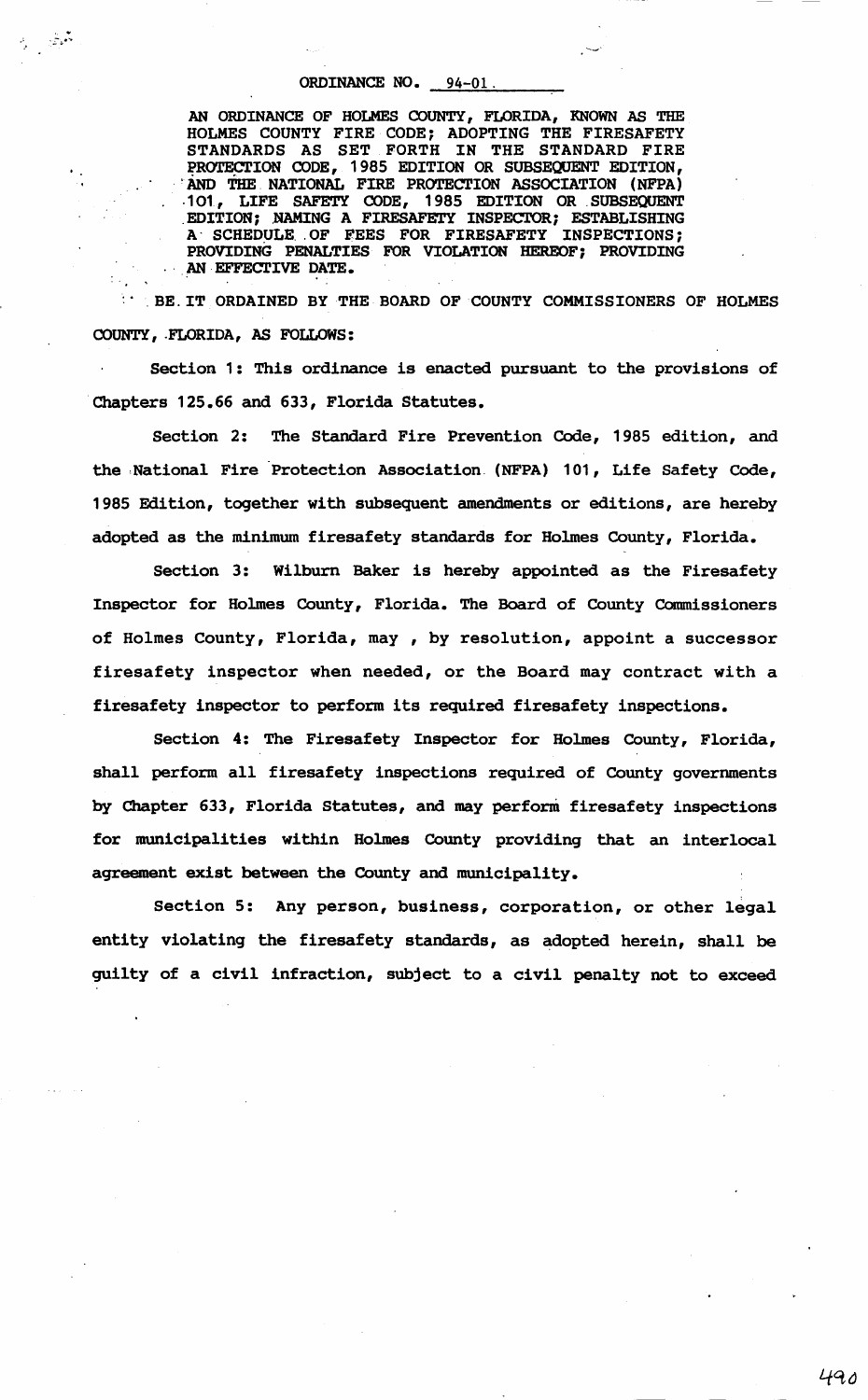## \$500.00.

Section 6: The schedule of fees for firesafety inspections, set forth in the attached Exhibit  $A$ , is hereby adopted. These fees may be amended from time to time by resolution of the Board of County Commissioners.

 $491$ 

Section 7: This Ordinance shall become effective when enacted and filed with the Office of the Secretary of State.

ENACTED BY THE BOARD OF COUNTY COMMISSIONERS OF HOLMES COUNTY, FLORIDA, in regular session, this  $5th$  day of January  $c$  1 R  $c$   $\mu$ 199A. vinia -እ BOARD OF COUNTY COMMISSIONERS OF C. HOLMES COUNTY UFLORIDA, (SEAL) BY: **ATTES**  $Chairman$  $\begin{bmatrix} 1 \\ 1 \\ 2 \end{bmatrix} \begin{bmatrix} 1 \\ 0 \\ 0 \\ 0 \end{bmatrix}$  $\sim$ connel. mmuni  $\sigma_{\mathcal{L},\chi_{\mathcal{A}},\chi}$